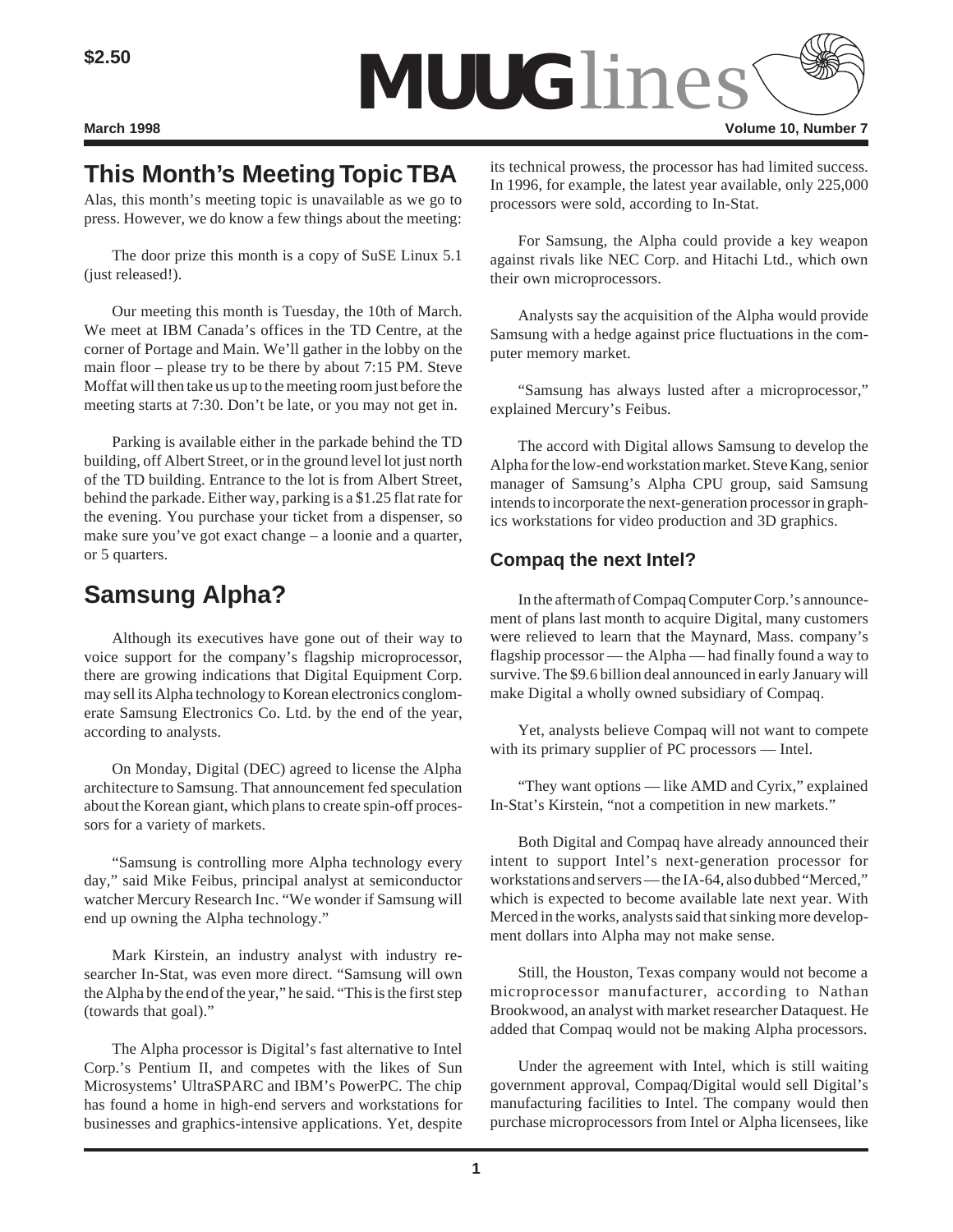#### **Volume10, Number 7 March 1998**

Samsung and Mitsubishi Co. Ltd.

Moreover, Compaq needs the Alpha, maintains Brookwood.

"Considering that Digital has several billions of dollars of computer systems business invested in the Alpha, handing that over to another company is not in their interest," he said. "Compaq sees the Alpha business as a way to get into the high-end applications that they can't reach with x86 product."

Financial analyst Lou Mazzucchelli with investment firm Gerard Klauer Mattison & Co. Inc. agrees. "Compaq wants it all," he said. "They will be cautious and keep Alpha — at least for awhile — to cover their bets."

#### **Korea's the hitch**

The perilous state of the Korean economy presents Samsung with another potential obstacle.

Faced with a possible \$153 billion in foreign debt, the Korean economy in not exactly ready for growth. Jon Chong Hwa, an economist with KEB Smith Barney Securities Co. in Seoul, predicts Samsung Electronics Co., Ltd. to post only \$11.4 million in profits on about \$12 billion in revenues in 1997, according to the Asian Wall Street Journal.

In addition, 16MB DRAM chips the primary business for the Korean manufacturer — fell to \$7 in 1997 from \$17 in 1996.

With so little ready income, even if Compaq/Digital and Samsung were talking, Samsung may not have the money to stay in the game. "Korea's the barrier to any deal," said In-Stat's Kirstein.

Still, neither Digital nor Samsung have hinted at talks beyond the Monday's design license. Digital continues to push its processor. "We certainly have plans to continue Alpha," said Marianne Mills, spokesperson for Digital's Semiconductor division. "For users who need the power of Alpha, we will be there to provide it."

A Compaq spokesman said the company was in a blackout period required by the Securities & Exchange Commission that prevented officials from commenting.

*Copyright (c) 1997 ZDNet. All rights reserved.*

## **Caldera Announces Small Business Appliance for NetWare**

#### **Pre-configured Software/ Hardware Solution Provides Plug-and-Play Server for Small and Medium Businesses**

Orem, UT—Feb. 23, 1997— Caldera® Inc. today announced the Caldera Small Business Appliance™ for NetWare®, a pre-configured software/hardware solution that provides a complete network and Internet server environment for small to medium-sized businesses. This bundled, turnkey system includes NetWare® NDS®, file and print services, Web services and 56kb modem connectivity to ISPs and to the Internet.

"Caldera's new small business appliance provides services that a small business needs," said Bryan Sparks, President and CEO of Caldera, Inc. "With this product, we are directly focused at small businesses and the resellers that serve them. This appliance with NetWare NDS, file and print, and Internet connectivity brings a strong NetWare solution back to small business customers."

This combined software/hardware appliance provides small to medium businesses with more functionality, fewer installation/administration requirements and a lower cost than software-only solutions such as the Microsoft® Small Business Server. The Caldera Small Business Appliance for NetWare includes:

NetWare NDS, file and print services Built-in TCP/IP router and IPX— Internet and LAN Ready Integrated Secure Web Server for Internet/Intranet connectivity Client connectivity for DOS, Windows®, Windows 95/NT®, OS/2®, UNIX® and Macintosh® Pre-configured Internet E-mail / Web server Ability to run client/server applications

The Caldera Small Business Appliance for NetWare includes high Internet security and encryption capability for the U.S. and Canadian markets. The OpenLinux®-based software backbone of this appliance provides broad scalability from the smallest of businesses to high-powered network systems. The hardware components include space for expansion components such as tape backup, disk subsystems and high-speed Internet connectivity adapters.

The Caldera Small Business Appliance for NetWare, with a 25-user license, will sell for less than \$4,000. Caldera plans to begin shipping the product during Q2 1998.

Contact Caldera at (888) 465-4689 in the United States,  $+44$  (0) 1264 333600 in Europe, or (801) 765-4999 outside of the United States and Europe. Send E-mail to "info@caldera.com" and visit Caldera's Web site at www.caldera.com.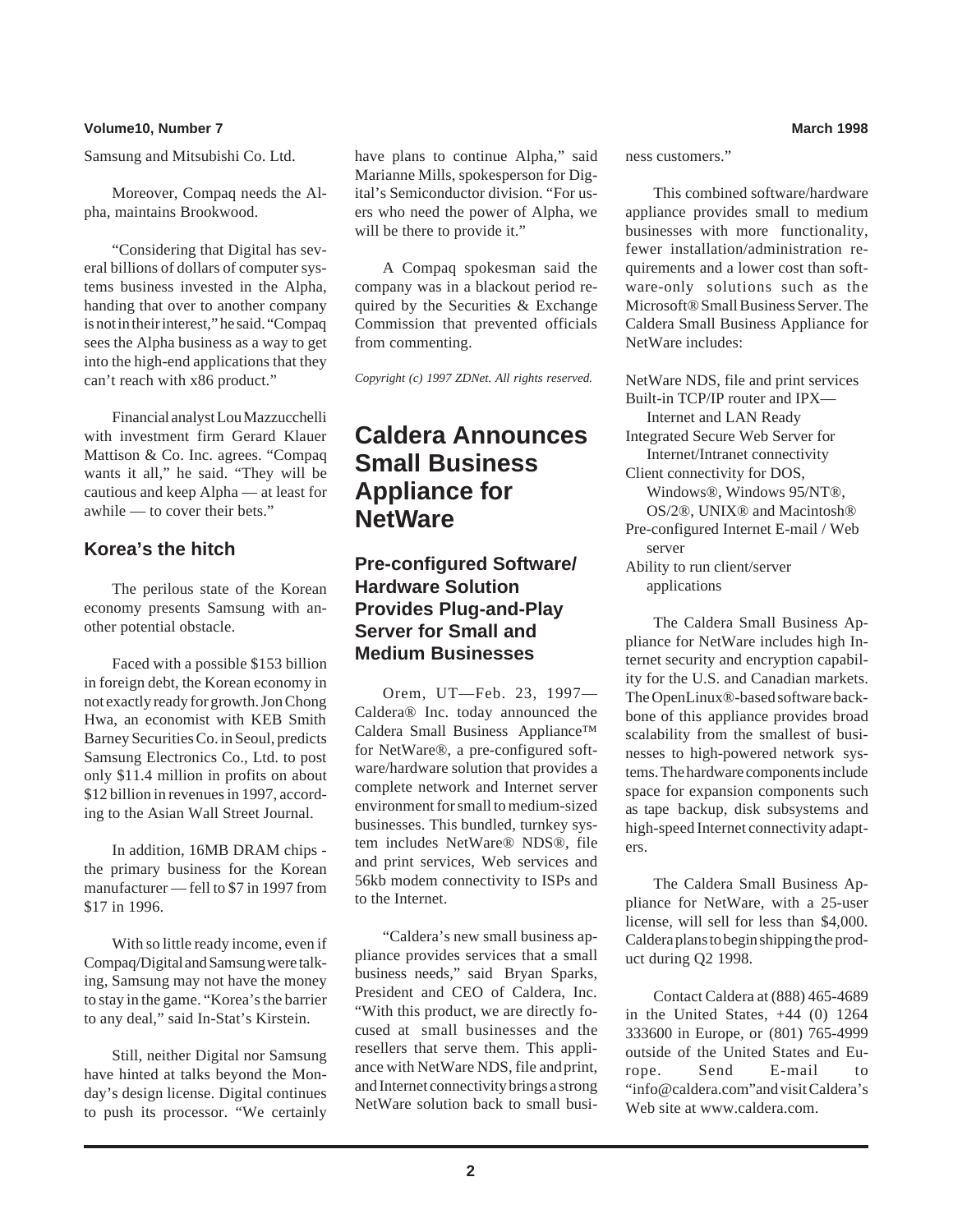# **InfoWorld Awards RedHat Linux 5 NOS Product of the Year**

*by Eric Hammond*

Unix was at the core of early Internet development, and it remains there today. Free Unix provides a powerful, inexpensive tool for harnessing the power of the Internet. The major free Unix product, Linux enjoys widespread popularity among those seeking an Intel-based Unix solution. The fact that this product is also available for Sparc, Alpha, and PowerPC architectures only adds to its popularity.

Red Hat Linux 5.0's low price, full feature set, and solid performance combined to make it a Product of the Year in any category. Like other Linux implementations, there is a free version of Red Hat Linux as well as a commercial version. The free version, available on the Web, will get you running a basic Unix server in no time.

The commercial version ships on a CD-ROM with printed documentation, access to installation support, and several software packages.

For \$49.95, the operating system includes everything you need to set up any number of Unix host configurations, an intranet platform, a Web server, a development box, or a multimedia desktop. The possibilities are further enhanced by the plethora of free and commercial software available for Linux.

Red Hat recognized commercial organizations' need for reliable support, and so the company now provides several help options including telephone support.

There isn't any reason why Linux can't be implemented as an enterprise computing solution. Find out what you've been missing while you've been rebooting Windows NT.

# **InfoWorld Awards Product of the Year to Linux Community**

We've had some big names win the Product of the Year Award for Best Technical Support, and we've had some not-so-big names triumph as well. But this year marks the first time we're going to have to figure out just what our winner's name is.

When I asked readers in December for their feedback on who should get this award, I already anticipated the general discontent over product support that seems to exist. What I didn't expect, though, was that I'd wind up getting almost as many votes recommending that the award be given to users as I received votes for specific vendors.

Many readers echoed the sentiments of one who argued that "your award should really go to all the people out there on Usenet and IRC [Internet Relay Chat who] take the time to answer questions, no matter how dumb or how tough it might be. The Internet itself is the best support organization around now."

And the one group of users who were by far most often cited as providing the help needed were the users of Linux and other "free" versions of Unix. So the winner we're naming for Best Technical Support this year is the Linux user community.

As something you can download for free, of course, Linux doesn't necessarily come with the support of a commercial entity, but that's exactly why many readers said they like it.

"The online support via Usenet, Web pages, and IRC is far better than

#### **March 1998 Volume 10, Number 7**

anything that you can get from a commercial vendor, as far as resolving realworld problems," wrote one InfoWorld Electric forum participant, who offered the analogy of a Microsoft Access customer calling Microsoft on a hard-tosolve problem. "So imagine, if you will, that the Microsoft staffer on the line directs you to a Web page where you can download free of charge the latest release of SQL Server and a free copy of  $C++$  in order to solve your problem, and then follows this up a week later by emailing you a program that was written in his/her spare time that extends your program in some new way ... 'Impossible! [It will] never happen!' you say ... [but] this sort of thing literally happens hundreds of times, every day of the week, all year long."

## **Defying logic**

But can free support from other users really be relied upon as much as support that you've paid for? Many Linux users insist that it can.

"While it seems to defy logic, it coincides with my experience," another reader wrote. "With most commercial software, you pay and still don't get any support. Many times [the vendors] deny that there are bugs in their software. If I have problems with a widely used freeware program, there is somebody or other on Usenet who knows the answers. Even better, a search may tell you that your question has already been posed and answered. On the other hand, if I am using free software that is not widely used, the author is usually not swamped with questions and hence [is] always willing to answer questions about his or her baby."

When users of commercial software have a problem, they have a limited number of increasingly expensive resources offered by the vendor to get the answers they need. Linux users said they have a virtually infinite array of